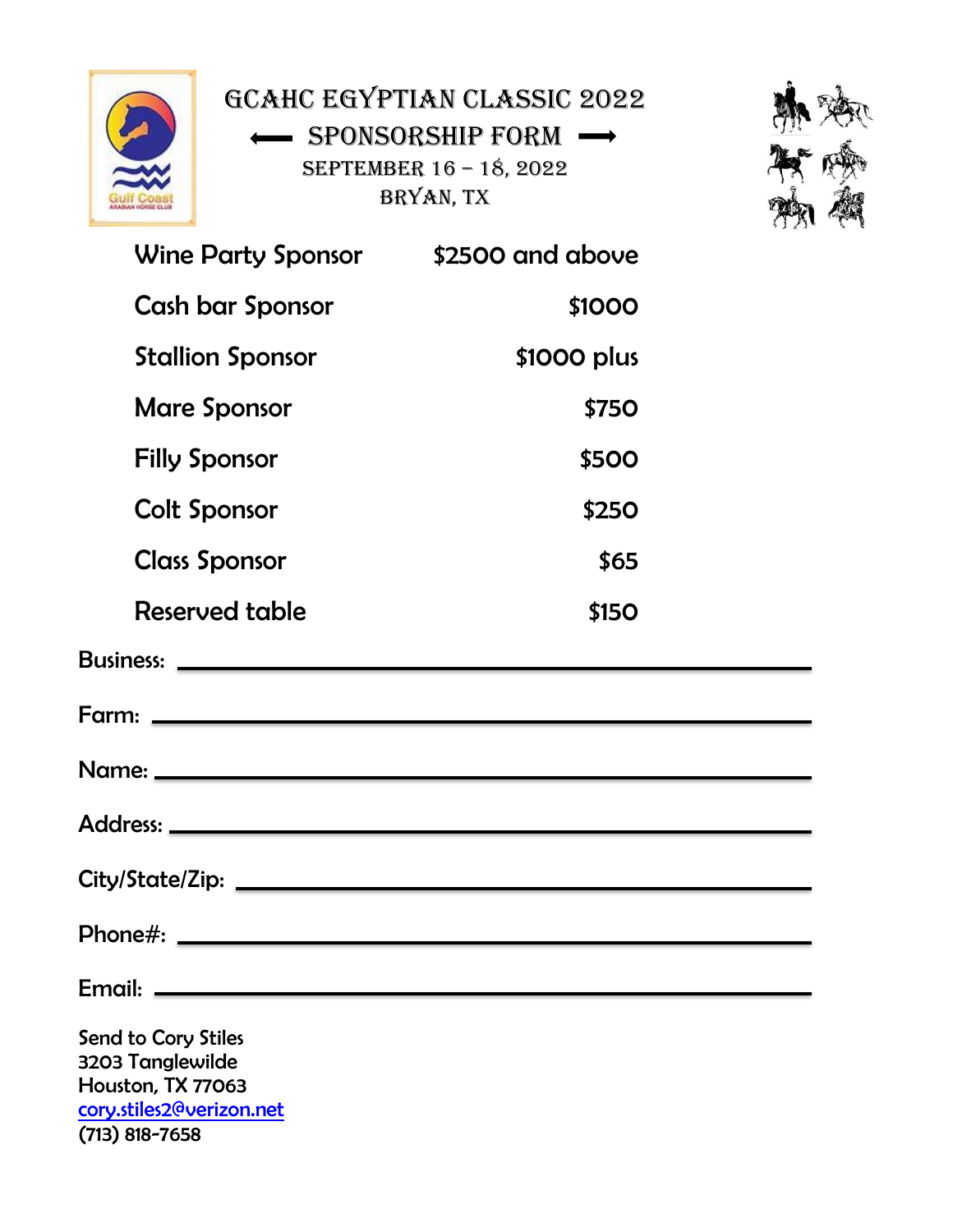# What do I get for my Egyptian Classic sponsorship?

# Wine Party Sponsor - \$2500 plus

- ❖ Farm or stallion or corporate name on stemless wine glasses (144)
- ❖ Welcome to make Award Presentation in center ring
- $\cdot$  Reserved table 4 drink tickets.
- ❖ Link to Business or Farm on GCAHC Website
- ❖ Announcements throughout the show.
- ❖ Advertising Flyers placed in all Exhibitors' Packets
- ❖ Advertising Flyers dispersed at show (100 Black & White flyers)
- ❖ Two (2) t-shirts
- ❖ Business/Farm/ Individual Banner displayed entire show
- ➢ Sponsorship must be to us **NO LATER THAN** June 15, 2022, otherwise banners cannot be made in time for the show! Any new sponsors received after June 15, 2022. will NOT have a banner displayed at the show.
- ❖ Logo on t-shirt Sponsorship must be to us NO LATER THAN June 15, 2022. to be on the t-shirt. Any sponsorship after June 15, 2022. will NOT be on the shirt.

## Cash Bar Sponsor - \$1000 and above

- ❖ Welcome to make Award Presentation in center ring
- ❖ Corporate or farm name on bar napkins
- ❖ Reserved table
- ❖ Two (2) t-shirts

.

- ❖ Advertising Flyers placed in all Exhibitors' Packets
- ❖ Advertising Flyers dispersed at show (100 Black & White flyers)
- ❖ Link to Business or Farm on GCAHC Website
- ❖ Announcements throughout the show.
- ❖ Business/Farm/ Individual Banner displayed entire show
	- ➢ Sponsorship must be to us **NO LATER THAN** June 15, 2022, otherwise banners cannot be made in time for the show! Any new sponsors received after June 15, 2022, will NOT have a banner displayed at the show.

Logo on t-shirt Sponsorship must be to us NO LATER THAN June 15, 2022, to be on the t-shirt. Any sponsorship after June 15, 2022, will NOT be on the shirt.

- ❖ Welcome to attend Saturday Night's Dinner (RSVP please)
- ❖ Free Admission to watch and enjoy the horse show in its entirety

# Stallion Sponsor - \$1000 and above

- ❖ Welcome to make Award Presentation in center ring
- ❖ Business/Farm/ Individual Banner displayed entire show
- ➢ Sponsorship must be to us **NO LATER THAN** August 15, 2022 otherwise banners cannot be made in time for the show! Any new sponsors received after August 15, 2022 will NOT have a banner displayed at the show.
- ❖ logo on back of t-shirt
- ➢ Sponsorship must be to us NO LATER THAN August 15, 2022, to be on the t-shirt. Any sponsorship after August 15, 2022 will NOT be on the shirt.
- ❖ Link to Business or Farm on GCAHC Website
- ❖ Post Business or Farm on GCAHC Facebook
- ❖ Ad on GCAHC Facebook Page for Business, Farm or Stallion (You must provide ad)
- ❖ Announcements throughout the show as well as classes sponsored
- ❖ Display of Sponsorship in the Show Office
- ❖ Advertising Flyers placed in all Exhibitors' Packets
- ❖ Advertising Flyers dispersed at show (100 Black & White flyers)
- ❖ Welcome to attend Saturday Night's Dinner (RSVP please)